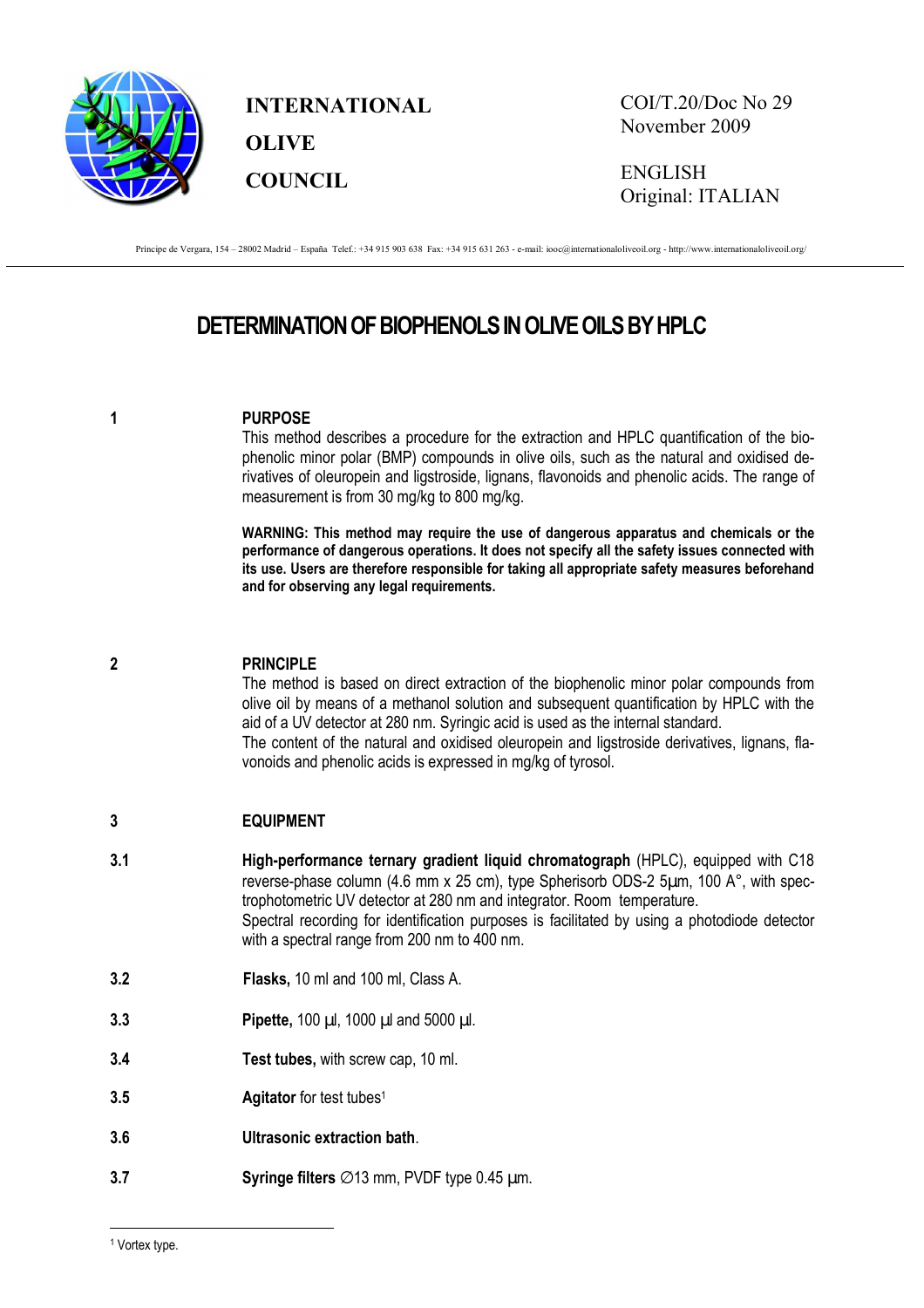COI/T. 20/Doc. No 29 Page 2

- **3.8 Centrifuge** capable of working at a speed of 5000 min-1 .
- **3.9 Balance**, accurate to  $\pm$  0.001 g.
- **3.10 Plastic syringes**, 5 ml.
- **3.11** Usual laboratory glassware.

#### **4 REAGENTS**

Reagents should be pure HPLC chromatography grade.

- **4.1 Orthophosphoric acid**, 85% (*V/V*).
- **4.2 Methanol**, chromatography grade.
- **4.3 Acetonitrile**, chromatography grade.
- **4.4 Water**, chromatography grade.
- **4.5** Ternary linear elution gradient: water 0.2 % H<sub>3</sub>PO<sub>4</sub> (*V/V*) (A), methanol (B), acetonitrile (C). Elution solvents should be de-gassed. Gradient elution should be performed as follows:

#### **Gradient elution**

| Time<br>min | Flow<br>ml/min | Α<br>$\%$ | B<br>$\%$      | C<br>$\%$      |
|-------------|----------------|-----------|----------------|----------------|
| 0           | 1.00           | 96        | 2              | $\overline{2}$ |
| 40          | 1.00           | 50        | 25             | 25             |
| 45          | 1.00           | 40        | 30             | 30             |
| 60          | 1.00           | 0         | 50             | 50             |
| 70          | 1.00           | 0         | 50             | 50             |
| 72          | 1.00           | 96        | $\overline{2}$ | $\overline{2}$ |
| 82          | 1.00           | 96        | 2              | $\overline{2}$ |

- **4.6 2- (4 hydroxyphenyl) ethanol (tyrosol)** ≥ **98 %.**
- **4.7 3,5 dimethoxy 4- hydroxy benzoic acid (syringic acid)** ≥ **97 % .**
- **4.8 Extraction solution**: methanol/water 80/20 (*V/V*).
- **4.9 Solution of external calibration standards (tyrosol and syringic acid).** Accurately weigh 0.030 g of tyrosol (4.6) and 0.015 g of syringic acid (4.7) into a 10 ml volumetric flask (3.2). Make up to volume with the solution of methanol/water 80/20 (*V/V*) (4.8). Transfer 100 µl (3.3) of the solution to a 10 ml volumetric flask. Make up to volume with the solution of methanol/water 80/20 (*V/V*) (4.8).

 The concentrations of the external calibration solution are as follows: tyrosol 0.030 mg/ml, syringic acid 0.015 mg/ml.

The solution is stable if kept for three months in the refrigerator at  $+4^{\circ}$ C.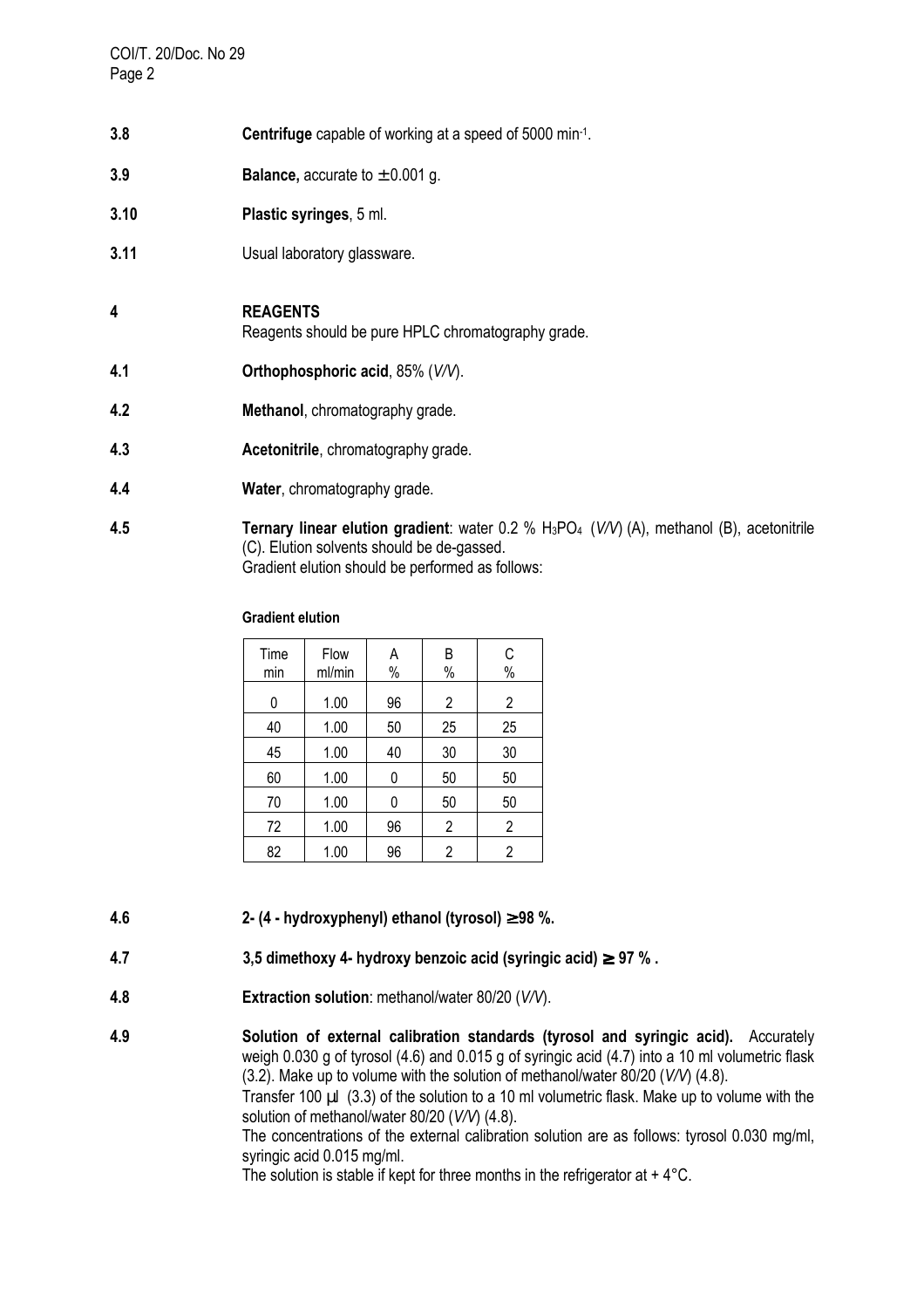COI/T. 20/Doc. No 29 Page 3

**4.10 Preparation of the internal standard solution (syringic acid).** Weigh accurately 0.015 g (4.7) of syringic acid into a 10 ml volumetric flask and make up to volume with the solution of methanol/water 80/20 (*V/V*) (4.8). Transfer 1 ml (3.3) of the solution to a 100 ml volumetric flask (3.2). Make up to volume with the solution of methanol/water 80/20 (*V/V*) (4.8). The final concentration is 0.015 mg/ml.

The solution is stable if kept for three months in the refrigerator at  $+4^{\circ}$ C.

## **5 PROCEDURE**

#### **5.1 Sample preparation**

In a 10 ml screw-cap test tube (3.4) accurately weigh 2.0 g of olive oil.

Transfer 1 ml of the internal standard solution (4.10) to the previously weighed sample.

Seal with the screw cap and shake (3.5) for exactly 30 sec.

Add 5 ml (3.3) of the methanol/water 80/20 (*V/V*) extraction solution (4.8).

Shake (3.5) for exactly 1 min.

Extract in the ultrasonic bath (3.6) for 15 min at room temperature.

Centrifuge at 5000 rev/min for 25 min (3.8).

Take an aliquot of the supernatant phase and filter through a 5 ml plastic syringe (3.10), with a 0.45 µm PVDF filter (3.7).

## **5.2 HPLC analysis**

Switch on the UV spectrophotometer at least 1 hour before analysis.

The chromatography column should be conditioned for at least 15 min with the elution solvent (initial composition) (water 0.2 % H3PO4 (*V/V*) /methanol/acetonitrile 96/2/2 (*V/V/V*)) (gradient elution).

A preliminary empty gradient chromatographic run should always be done (to make sure there are no interfering co-elution peaks) by injecting 20 µl of methanol/water 80/20 (*V/V*) (4.8) into the HPLC system.

Inject 20 µl of the external calibration standard solution (4.9) and record the chromatogram at 280 nm. Calculate the values of the response factors RF for 1 ug of tyrosol and 1 ug of syringic acid (6.1).

Calculate the ratio of the response factor of syringic acid to tyrosol, called RRF<sub>syr/tyr</sub>. Note down the values (6.2).

Inject 20  $\mu$  of the final sample solution into the HPLC system and record the chromatogram at 280 nm.

Perform two independent determinations on the same sample and check that the results lie inside the precision values of the method.

Figure 1 shows a typical chromatogram of the biophenols in an extra virgin olive oil characterised by individual component.

The sum of the areas of the individual peaks should be taken into account to calculate the total content.

At the end of the day flush methanol/acetonitrile 1/1 (*V/V*) through the chromatographic column at a rate of 1.0 ml/min for at least 15 min and store the column in methanol/acetonitrile 1/1 (*V/V*).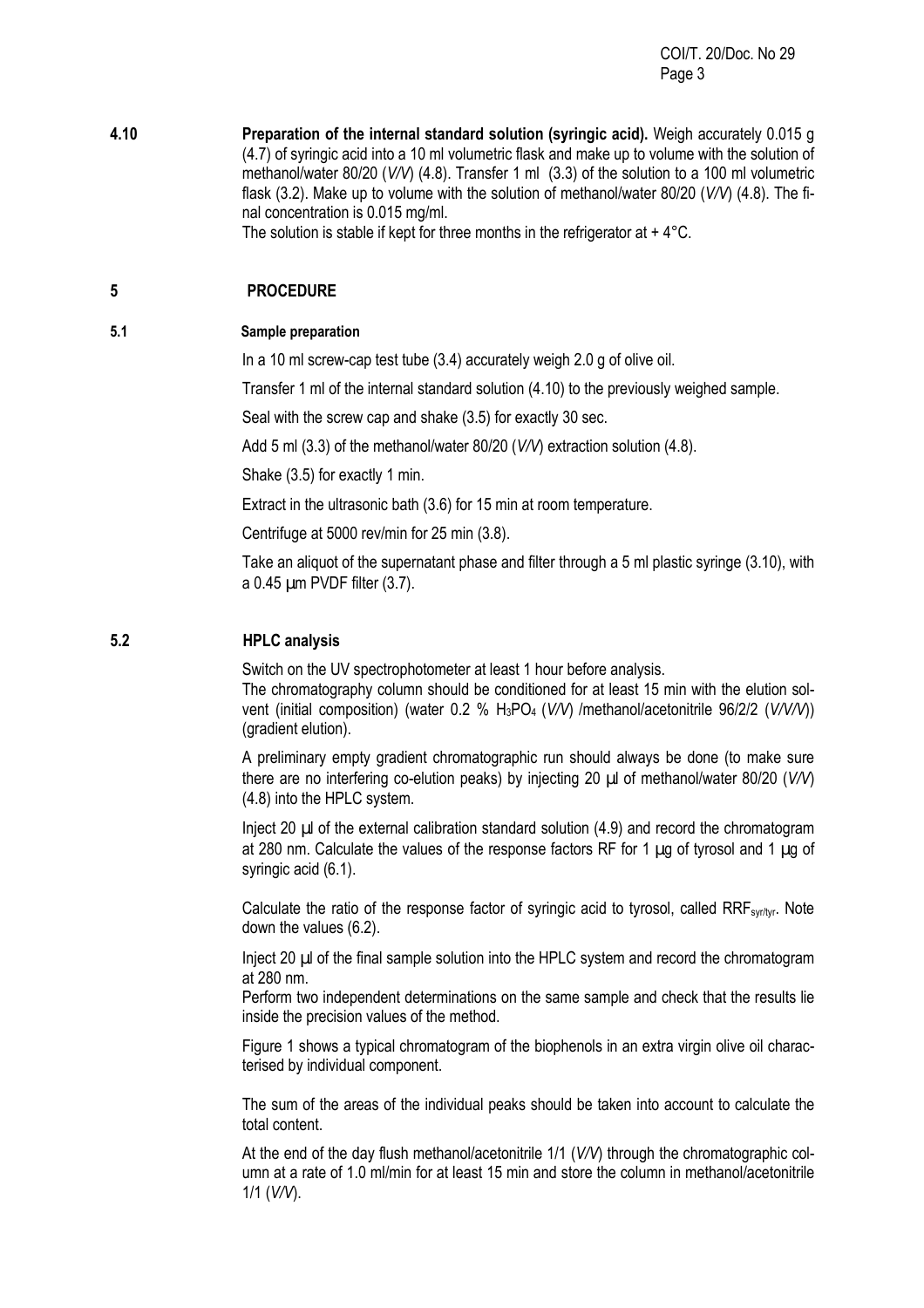COI/T. 20/Doc. No 29 Page 4

#### **Figure 1**



**HPLC chromatogram recorded at 280 nm for biophenols profile present in an extra virgin olive oil** 

## **6 EXPRESSION OF RESULTS**

## **6.1 Calculation of the response factors of the external calibration standards (RF)**

 $RF_{1\mu g}$  (syringic acid) = Area syringic acid/  $\mu g$  syringic acid injected  $RF_{1\mu g}$  (tyrosol) = Area tyrosol/  $\mu g$  tyrosol injected

## **6.2 Calculation of the ratio between the two response factors (RRF)**

 $RRF_{syr/tyr} = RF_{1\mu g}$  (syringic acid)/  $RF_{1\mu g}$  (tyrosol)

The value of RRF<sub>syr/tyr</sub> should be constant and should lie inside the range 5.1  $\pm$  0.4. It enables the final result to be expressed as tyrosol, using syringic acid as the internal standard.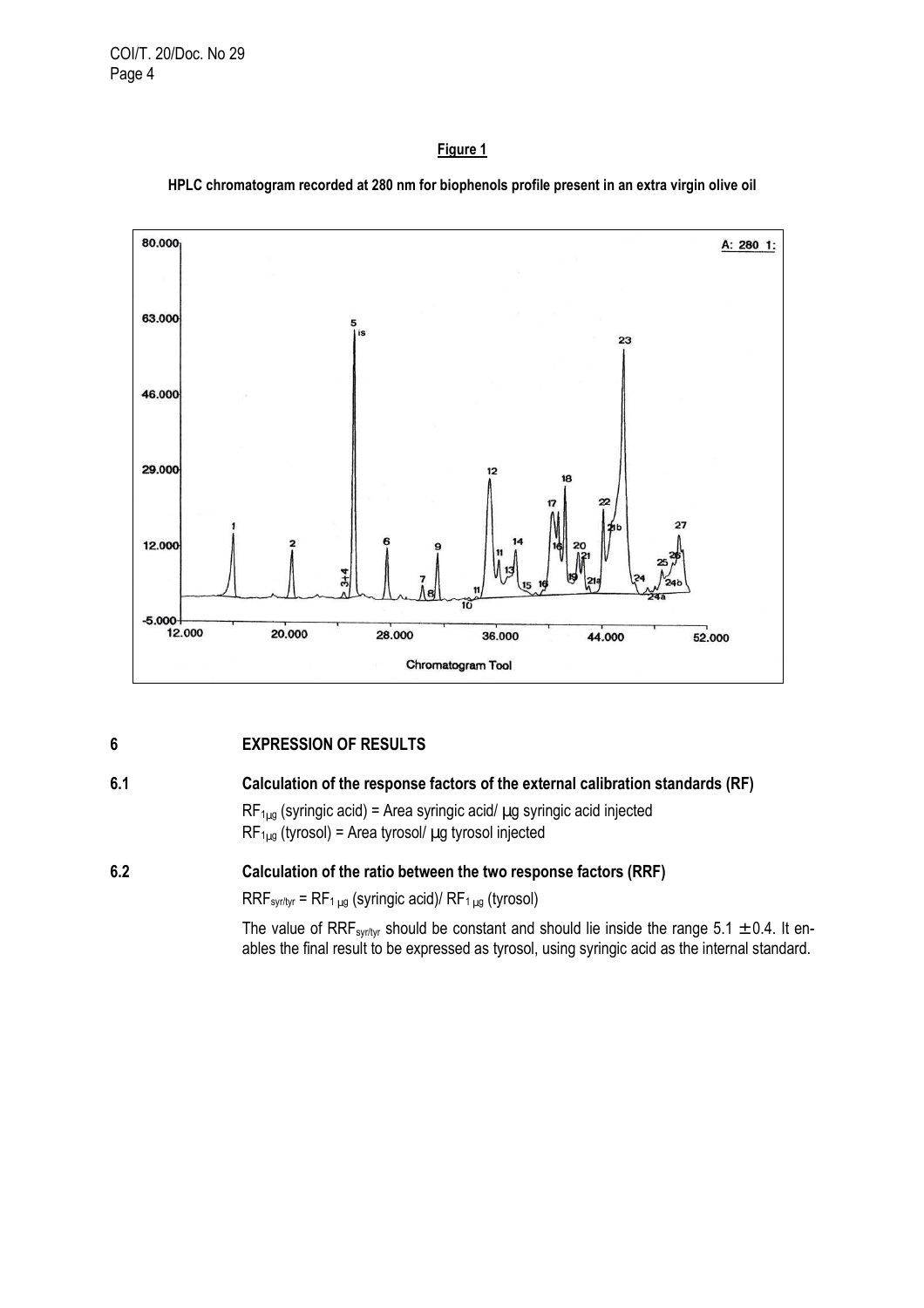#### **6.3 Calculation of the biophenol content of virgin olive oil**

Biophenol content (natural and oxidised oleuropein and ligstroside derivatives, lignans, flavonoids and phenolic acids), expressed in mg/kg, is calculated by measuring the sum of the areas of the related chromatographic peaks (identification in Table 1) according to the following formula, the result is expressed without decimal place.

 $(\Sigma A) \times 1000 \times RRF_{svt/tvr} \times (W syr. \text{ acid})$ 

$$
(A syr. acid) \times (W)
$$

where:

 $(mg/kg)$  =

- $(\Sigma A)$  is the sum of the peak areas of the biophenols (hydroxytyrosol, tyrosol, natu ral and oxidised oleuropein and ligstroside derivatives, lignans, flavonoids and phenolic acids) recorded at 280 nm;
- A syr. acid is the area of the syringic acid internal standard recorded at 280 nm;
- 1000 is the factor used to express the result in mg/kg;
- W is the weight of the oil used, in grams;
- RRF<sub>syr/tyr</sub> is the multiplication coefficient for expressing the final results as tyrosol;
- W syr. acid is the weight, in mg, of the syringic acid used as internal standard in 1 ml of solution added to the sample.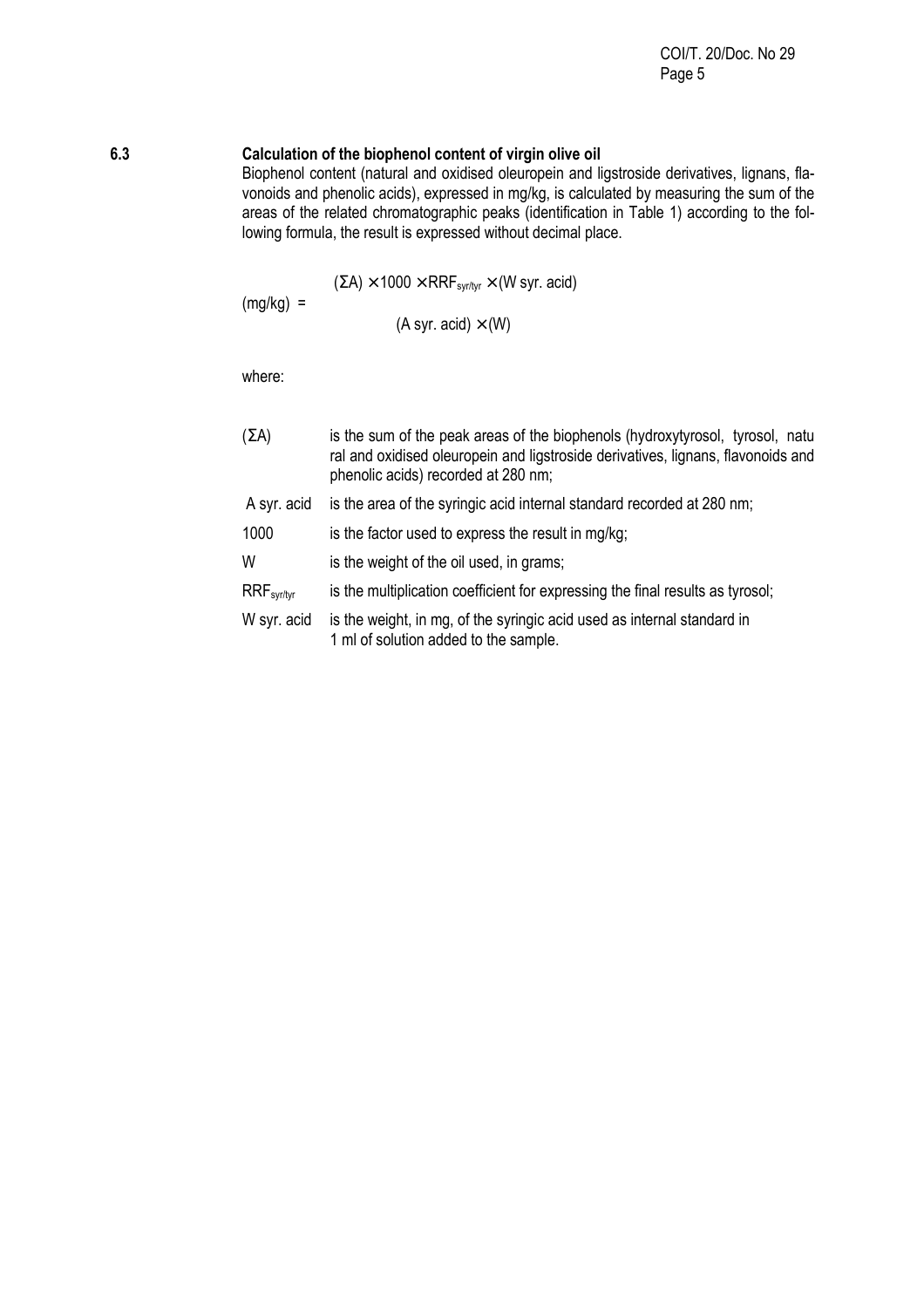## **Table 1**

#### **Identification of biophenols peaks.**

#### **Maximum absorbance (max UV abs) values and relative retention times (RRT)\***

| Peak No        | <b>Biophenols</b>                                              | RRT* | Max. UV abs.<br>nm |
|----------------|----------------------------------------------------------------|------|--------------------|
| $\mathbf{1}$   | Hydroxytyrosol                                                 | 0.62 | 230-280            |
| $\overline{2}$ | Tyrosol                                                        | 0.80 | 230-275            |
| 3              | Vanillic acid                                                  | 0.96 | 260                |
| $\overline{4}$ | Caffeic acid                                                   | 0.99 | 325                |
| 5              | Syringic acid (internal standard)                              | 1.00 | 280                |
| 6              | Vanillin                                                       | 1.10 | 310                |
| $\overline{7}$ | Para-coumaric acid                                             | 1.12 | 310                |
| 8              | Hydroxytyrosyl acetate                                         | 1.20 | 232-285            |
| 9              | Ferulic acid                                                   | 1.26 | 325                |
| 10             | Ortho-coumaric acid                                            | 1.31 | 325                |
| 11;11a         | Decarboxymethyl oleuropein aglycone, oxidised dialdehyde form  |      | 235-280            |
| 12             | Decarboxymethyl oleuropein aglycone, dialdehyde form           | 1.45 | 235-280            |
| 13             | Oleuropein                                                     | 1.48 | 230-280            |
| 14             | Oleuropein aglycone, dialdehyde form                           | 1.52 | 235-280            |
| 15             | <b>Tyrosyl acetate</b>                                         | 1.54 | 230-280            |
| 16:16a         | Decarboxymethyl ligstroside aglycone, oxidised dialdehyde form | 1.63 | 235-275            |
| 17             | Decarboxymethyl ligstroside aglycone, dialdehyde form          | 1.65 | 235-275            |
| 18             | Pinoresinol, 1 acetoxy-pinoresinol                             | 1.69 | 232-280            |
| 19             | Cinnamic acid                                                  | 1.73 | 270                |
| 20             | Ligstroside aglycone, dialdehyde form                          | 1.74 | 235-275            |
| 21;21a;21b     | Oleuropein aglycone, oxidised aldehyde and hydroxylic form     |      | 235-280            |
| 22             | Luteolin                                                       | 1.79 | 255-350            |
| 23             | Oleuropein aglycone, aldehyde and hydroxylic form              | 1.87 | 235-280            |
| 24;24a;24b     | Ligstroside aglycone, oxidised aldehyde and hydroxylic form    |      | 235-275            |
| 25             | Apigenin                                                       | 1.98 | 230-270-340        |
| 26             | Methyl-luteolin                                                |      | 255-350            |
| 27             | Ligstroside aglycone, aldehyde and hydroxylic form             | 2.03 | 235-275            |

(\*) The relative retention time is calculated with respect to the retention time of syringic acid. Identification is performed by HPLC-MS.

## **7 TEST REPORT**

The test report should specify the following information:

- (a) The reference of this method.
- (b) The test results, expressed in mg/kg of oil (no decimal places).
- (c) The RRF value used for calculations.
- (d) Any departure from this method, made by agreement between the parties concerned or for any other reason.
- (e) The identification details of the laboratory, the date on which the test was performed and the signature of the test supervisor.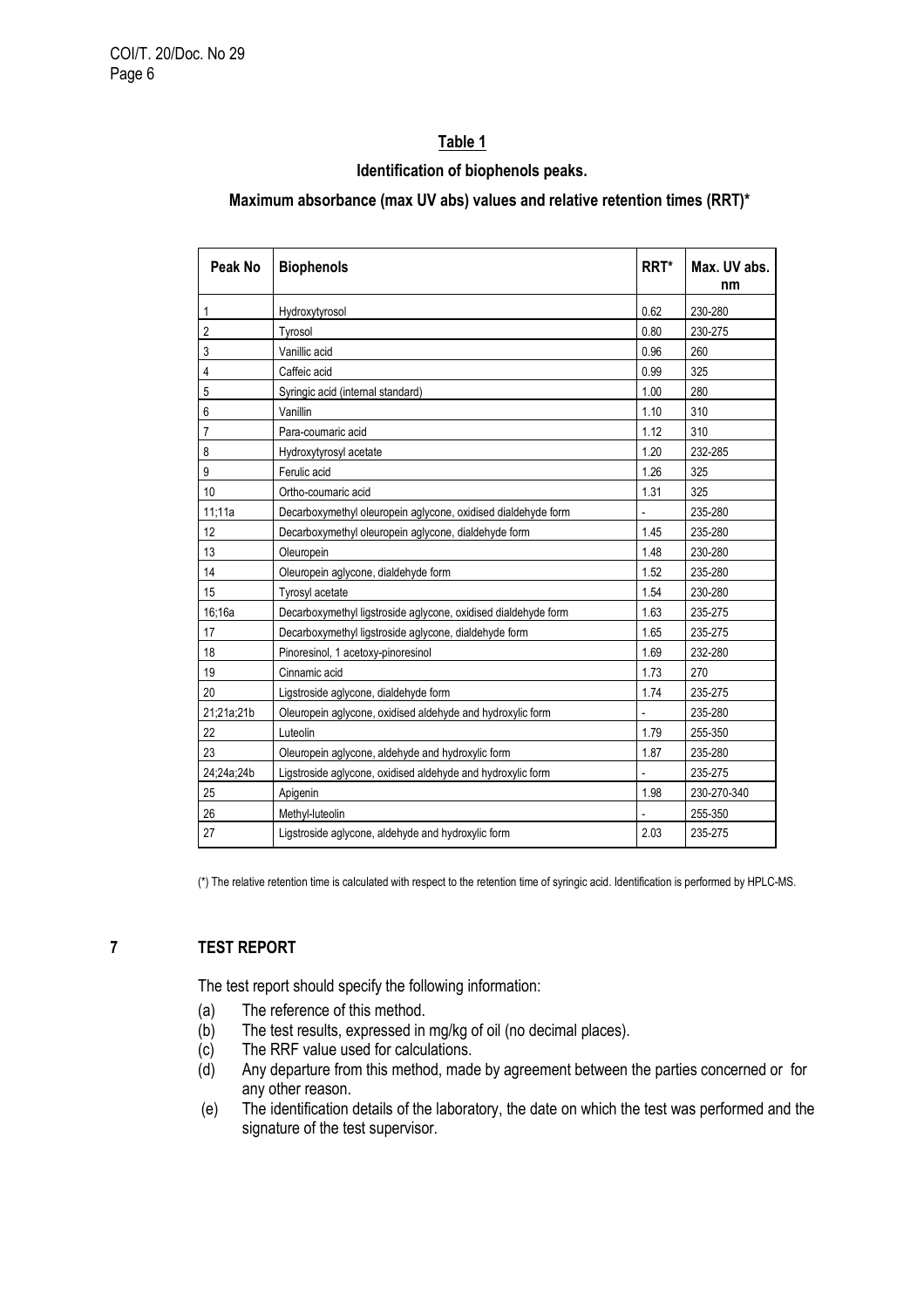## **PRECISION VALUES**

### **1. Analysis of the collaborative test results**

The precision values of the method are given in the attached table.

Seventeen laboratories holding IOC recognition at the time took part in the collaborative test arranged by the Executive Secretariat in 2008. The laboratories were from eight different countries.

- Sample A Extra virgin olive oil (Italy)
- Sample B Extra virgin olive oil (Spain)
- Sample C Extra virgin olive oil (Tunisia)
- Sample D Extra virgin olive oil (Slovenia)
- Sample E Extra virgin olive oil (Greece)
- Sample R Extra virgin olive oil (Italy)

The results of the collaborative test organised by the IOC Executive Seecretariat were statistically processed according to the rules laid down in the international standards ISO 5725.

## **Accuracy (trueness and precision) of measurement methods and results**.

Outliers were examined by applying the Cochran and Grubbs tests to the laboratory results for all the determinations (replicates a and b).

The table lists:

| N                            | number of participating laboratories.                                                                                                                                                                                                                                                   |
|------------------------------|-----------------------------------------------------------------------------------------------------------------------------------------------------------------------------------------------------------------------------------------------------------------------------------------|
| Outliers                     | number of laboratories with outlying values.                                                                                                                                                                                                                                            |
| Mean                         | mean of the accepted results.                                                                                                                                                                                                                                                           |
| r                            | value below which the absolute difference between two single independent test                                                                                                                                                                                                           |
|                              | results obtained with the same method on identical test material in the same                                                                                                                                                                                                            |
|                              | laboratory by the same operator using the same equipment within short intervals                                                                                                                                                                                                         |
|                              | of time may be expected to lie with a probability of 95%.                                                                                                                                                                                                                               |
| Sr                           | repeatability standard deviation.                                                                                                                                                                                                                                                       |
| <b>RSDr</b>                  | (%) repeatability coefficient of variation (Sr x 100 / mean).                                                                                                                                                                                                                           |
| R                            | value below which the absolute difference between two single test results obtained                                                                                                                                                                                                      |
|                              | with the same method on identical test material in different laboratories with different                                                                                                                                                                                                |
|                              | operators using different equipment may be expected to lie with a probability of 95%.                                                                                                                                                                                                   |
| $S_{R}$                      | reproducibility standard deviation.                                                                                                                                                                                                                                                     |
| RSD <sub>R</sub><br>$H_{OR}$ | (%) reproducibility coefficient of variation (SR x 100/mean).<br>is the HORRAT value for reproducibility, [RSD <sub>R actual</sub> / RSD <sub>R theor</sub> ] = 2 ( <sup>1-0.5logC</sup> ) and C is the<br>concentration of the compound expressed to the power 10. (Horwitz equation). |